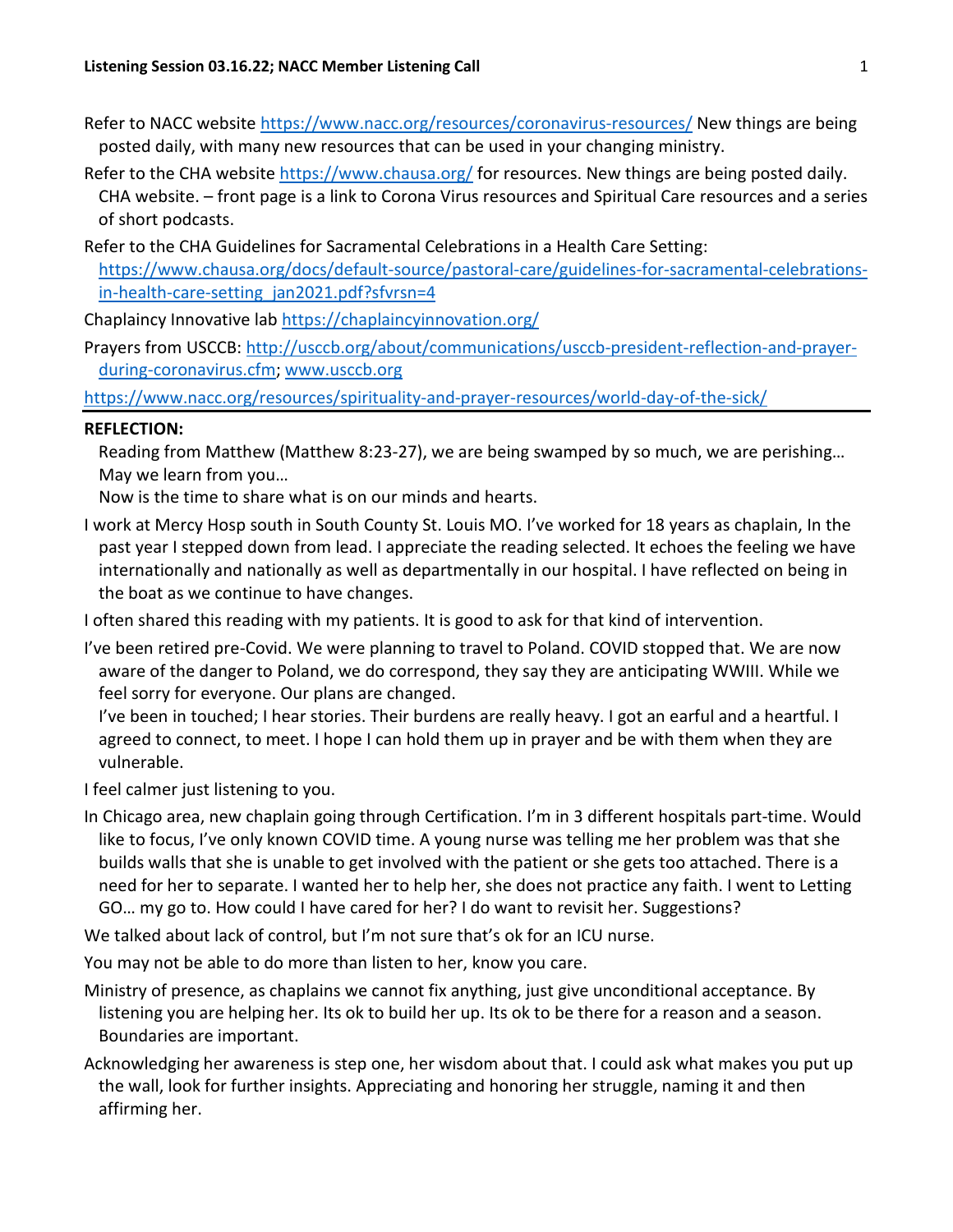- I would second that you are not only present, but you are there and there is an affirmation of her selfawareness. The person often has the solution, so what is helpful is the art of drawing it out. Helping them find the solution in themselves.
- Currently doing CPE Residency with Cleveland Clinic. I can appreciate that you are learning how to be in this. Recognizing that you are looking to "fixing it". My learning process has caused me to stay aware of that.
- I'm hearing about not trying to fix, and all that we need to do to be present and non-judgmental. A part of me wants be in a spot between ministry of presence and following the model that the minister is a diagnostician. While we are still in the pandemic, an extreme situation in the past 2 years. It's become average for staff to exhibit extreme reactions. What helps me is giving self a gentle pat on the back, for being there form a spiritual point of view, this ongoing presence, the willingness to be engaged throughout.
- I would add it may be that the nurse may be embarrassed to have opened up to you, you may not be able to reopen that conversation, but there can be other conversations.
- Janet, we don't always know how to minister people who are trying to minister, who are not trained for this. We have to realize that we are enough. I'm reminded of building resilience like building a pearl. It is important to let her know she is providing compassionate care. They are the world to their patients. We sometimes don't know how to handle it. Sometimes the walls are her own limits. Being compassionate care gives better results.
- Thank you for being in the right place at the right time. My daughters entered nursing during COVID. They appreciate the chaplain who is very calm who can help carry them. Faith and hope that everything is alright. To evoke what they are feeling helps them to release it.
- At a state hospital as Catholic lead chaplain. I get to work with people long term. It allows me to see progress.

Its unusual even in BH facilities.

It is an amazing ministry to those suffering from issues. Being able to bring parallels of spiritual themes. It's rewarding to do groups as well as individual participation.

Staff reaction is a mix. Many don't know what to make of a Catholic chaplain. Many ask for magic, exorcisms. (Not practical) Many are unchurched, or from their upbringing. I'm here to help people flourish in this life. Once they get to know me there is respect, but often they don't bother. There are often surprises. Sometimes I'm able to intervene.

Maybe show how spirituality has a connection to mental health. There are connections between spirituality, psychology and mental health.

The psychology of religion and coping: Theory, research, practice.

Kenneth Ira Pargament

<https://psycnet.apa.org/record/1997-08957-000>

[https://www.guilford.com/books/The-Psychology-of-Religion-and-Coping/Kenneth-](https://www.guilford.com/books/The-Psychology-of-Religion-and-Coping/Kenneth-Pargament/9781572306646)[Pargament/9781572306646](https://www.guilford.com/books/The-Psychology-of-Religion-and-Coping/Kenneth-Pargament/9781572306646)

Treatise on spiritual struggles, how to help clients who may also have spiritual struggles.